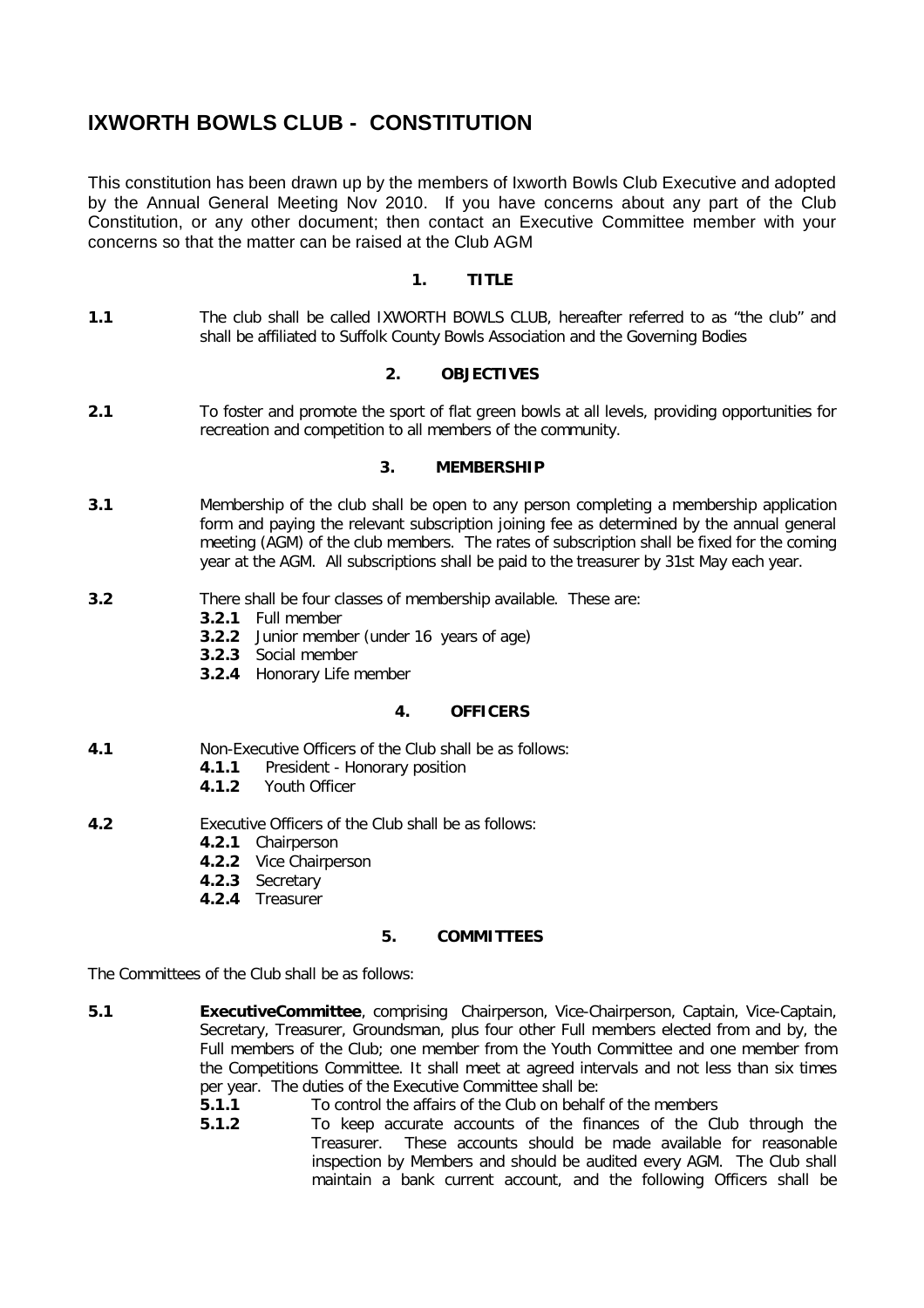authorised to sign Club cheques: Two from the Chairperson, Treasurer and **Secretary** 

- **5.1.3** To appoint the Groundsman and Bar Steward
- **5.1.4** To co-opt additional members to the Committee as the Committee feels necessary
- **5.1.5** To make decisions on the basis of a simple majority vote. In the case of equal votes the Chairperson shall be entitled to an additional vote
- **5.1.6** Set up working parties to deal with special events as the need arises
- **5.1.7** Receive reports from sub-committees and working parties
- **5.1.8** Approve all activities to be held in the clubhouse.

*Note. Approval is given on condition that the nature of the activity does not change, if it does fresh approval must be sought.*

- **5.1.9** Nominate players for representative matches including County Teams, Marie Denny and Ellen Matthews trophies and League representative teams.
- **5.1.10** Deal with matters of discipline<br>**5.1.11** Set up an appeals panel of t
- Set up an appeals panel of two Executive Committee Members plus one from Chairperson, Vice-Chairperson and Secretary; when required.
- **5.1.12** Display the decisions of the Committee on the Club notice board
- **5.2 Grounds committee**, comprising Groundsman, plus three other Executive Committee members. It shall meet as required to carry out its duties. The duties of the Grounds Committee shall be:
	- **5.2.1** Make decisions on the care and maintenance of the green and its surrounds
	- **5.2.2** Make decisions on rink order of play using advice from the Groundsman.<br>**5.2.3** Report as necessary to the Executive Committee
	- **5.2.3** Report as necessary to the Executive Committee

**5.3 Bar and Social Committee**, comprising Treasurer, Bar Steward plus three other Executive Committee members. The duties of the Bar and Social Committee shall be:

- **5.3.1** Make decisions regarding the purchase and pricing policy of alcoholic and non-alcoholic beverages, maintaining bar stocks at an acceptable level.
- **5.3.2** Organise social activities it may delegate other Members of the Club to help with such activities.
- **5.3.3** Publish a calendar of events this may be posted on the Club notice board or sent to the home address of all Members of the Club
- **5.3.4** Report as necessary to the Executive Committee

**5.4 Selection Committee**, For friendly and League matches comprising Captain and Vice-Captain. For Trophy matches comprising Captain, Vice-Captain plus one other member

- elected at the AGM. The duties of the Selection Committee shall be:
- **5.4.1** Select teams for all competitive matches played by the Club
- **5.4.2** Give notice of team selections by displaying them in the outside notice board
- **5.4.3** Give opportunity to all playing Members of the Club to state their availability to play by displaying forthcoming match sheets on the Club notice board
- **5.5 Youth Committee**, comprising Chairperson, Youth Officer and 2-3 Junior members. The duties of the Youth Committee shall be:
	- **5.5.1** Make decisions regarding the work of the Club among children and young people
	- **5.5.2** Ensure that the Youth Policy of the Club is carried out
	- **5.5.3** Respond to any complaints from the Junior Members of the Club or any other young person involved in bowling on the bowling green
	- **5.5.4** Organise coaching and competitions for the Junior Members of the Club and for outside organisations invited to make use of the bowling facilities
	- **5.5.5** Produce minutes of all meetings and report as necessary to the Executive Committee.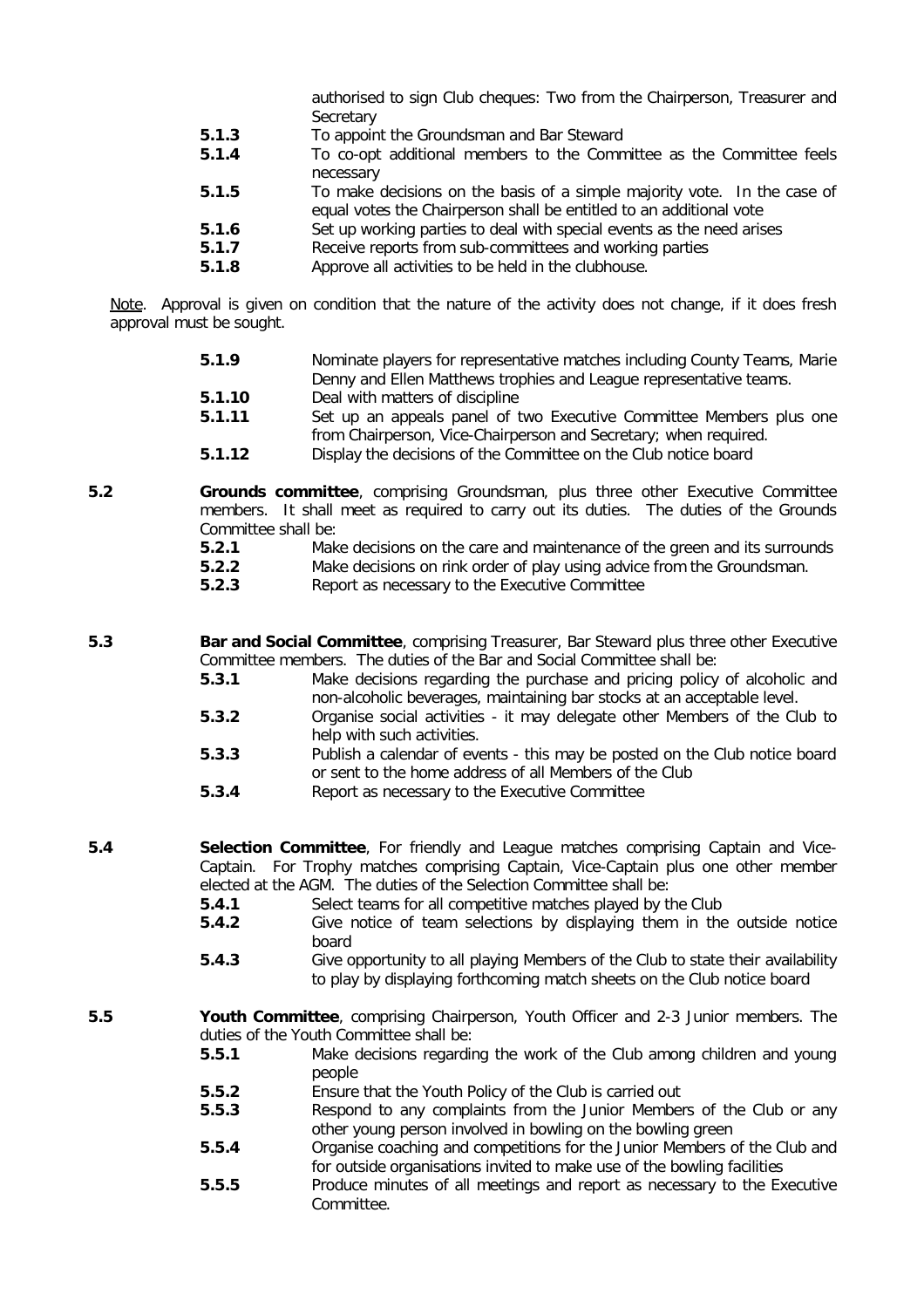- **5.6 Competitions Committee**, comprising 3- 4 members elected at the Annual General meeting. It shall meet as required. The duties of the Competitions Committee shall be:
	- **5.6.1** Produce/modify the rules for all Club Competitions and publish them in the form of a Competitions Rules Book.
	- **5.6.2** Post entry forms for all competitions on the Club notice board, at least 21 days before the draw is made.
	- **5.6.3** Produce the draw for all Club Competitions, and publish them on the Club notice board.
	- **5.6.4** Give appropriate handicaps to all entrants to the Handicap Singles Competition.
	- **5.6.5** Report as necessary to the Executive Committee.

# **6. ELECTION OF OFFICERS**

- **6.1** All officers shall be elected at the Annual General Meeting of the club, from and by, the Members of the Club, the Executive Committee to have the power of co-option to fill any vacancy occurring during the year.
- **6.2** All officers are elected for one year, but may be re-elected to the same office or another office the following year.

## **7. GENERAL MEETINGS**

**7.1** The Annual General Meeting of the Club shall be held no later than the end of November each year. Twenty one days clear written notice shall be given to members of the AGM by circulating a copy of the notice to every Member at their home address and posting the notice on the Club notice board.

> Members must advise the Secretary in writing of any business to be moved at the AGM at least fourteen days before a meeting. The Secretary shall circulate or give notice of the agenda for the meeting not less than seven days before the meeting.

- **7.2** The business of the AGM shall be to:
	- **7.2.1** Confirm the minutes of the previous AGM and any General Meetings held since the last AGM
	- **7.2.2** Receive audited accounts for the year from the Treasurer
	- **7.2.3** Receive the annual report of the Committee from the Secretary to include reports from:
		- 7.2.3.1 Grounds Committee
		- 7.2.3.2 Bar & Social Committee
		- 7.2.3.3 Youth Committee
		- 7.2.3.4 Competitions Committee
		- 7.2.3.5 Club Captain
	- **7.2.4** Elect an Auditor
	- **7.2.5** Elect officers of the Club and Committee Members, including Club Captain, Vice-Captain.
	- **7.2.6** Review and fix the Club subscription rates for the coming year
	- **7.2.7** Transact such business received in writing by the Secretary from members seven days prior to the meeting and included on the agenda

*Note. The agenda could provide for "Any Other Business" but members should be encouraged to refer other items to the Executive Committee and give the required notice for important AGM business*

> **7.2.8** Special meetings may be convened by the Executive Committee or on receipt by the Secretary of a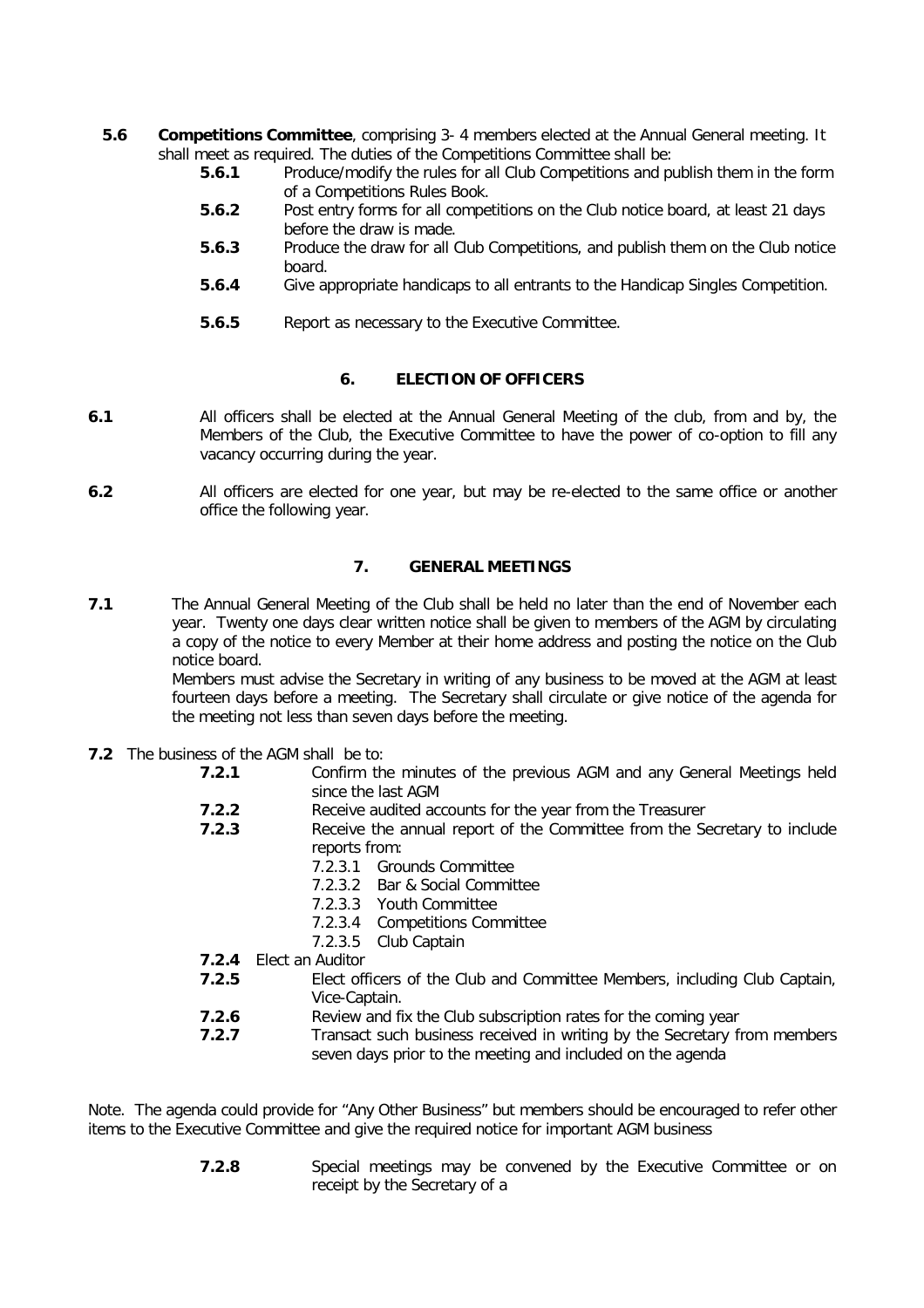request in writing, and stating the object of the request, from not less than ten Full members of the Club

- **7.2.9** Nominations of candidates for election of Officers shall be made in writing or on suitably published notices to the Secretary at least fourteen days in advance of the AGM. Nominations can only be made by Full Members and must be seconded by another Full Member
- **7.2.10** At all General Meetings the chair shall be taken by the Chairperson or, in his/her absence, by a deputy appointed by the Club or by Full Members attending the meeting.
- **7.2.11** Decisions made at a General Meeting shall be by a simple majority of votes from those Full Members attending the meeting. In the event of equal votes the Chairperson shall be entitled to an additional casting vote.
- **7.2.12** A quorum for a General Meeting shall be twenty Full Members and six Officers of the Club including two from the Chairperson, Secretary and Treasurer.
- **7.2.13** Each Full Member of the Club shall be entitled to one vote at General **Meetings**

# **8 ALTERATIONS TO THE CONSTITUTION**

**8.1** Any proposed alterations to the Club Constitution may only be considered at an AGM or Special General Meeting, convened with the required written notice of the proposal. Any alteration or amendment must be proposed by a Full Member of the Club and seconded by another Full Member. Such alterations shall be passed if supported by not less than twothirds of those Full Members present at the meeting, assuming that a quorum has been achieved.

#### **9. DISSOLUTION**

- **9.1** If at any General Meeting of the Club, a resolution calling for the dissolution of the Club is made, the Secretary shall immediately convene a Special General Meeting of the Club to be held not less than one month thereafter to discuss and vote on the resolution
- **9.2** If at that Special General Meeting the resolution is carried by at least two-thirds of the Full Members present at the meeting, the Executive Committee shall thereupon, or at a date as shall have been specified in the resolution, proceed to realise the assets of the Club.
- **9.3** After discharging all debts and liabilities of the Club, the remaining assets will be applied for approved sporting or charitable purposes or transferred with the building(s) to the Jiggens Hall Memorial Village Hall and Playing field, Charity number 287532 from whom the land is leased

#### **10. BAR AND INTOXICATING LIQUOR**

Under control of the Bar and Social Committee the following rules concerning the supply and security of intoxicating liquor will apply:

- **10.1** Intoxicants may only be supplied to members and their bona-fide guests, or to visiting players and their bona-fide guests.
- **10.2** There shall be no sale of intoxicants to persons under the age of 18
- **10.3** The permitted hours for the supply of intoxicants shall be:

Weekdays 11.00am to 11.00pm Sundays, Christmas Day & Good Friday 12.00 noon to 10.30pm